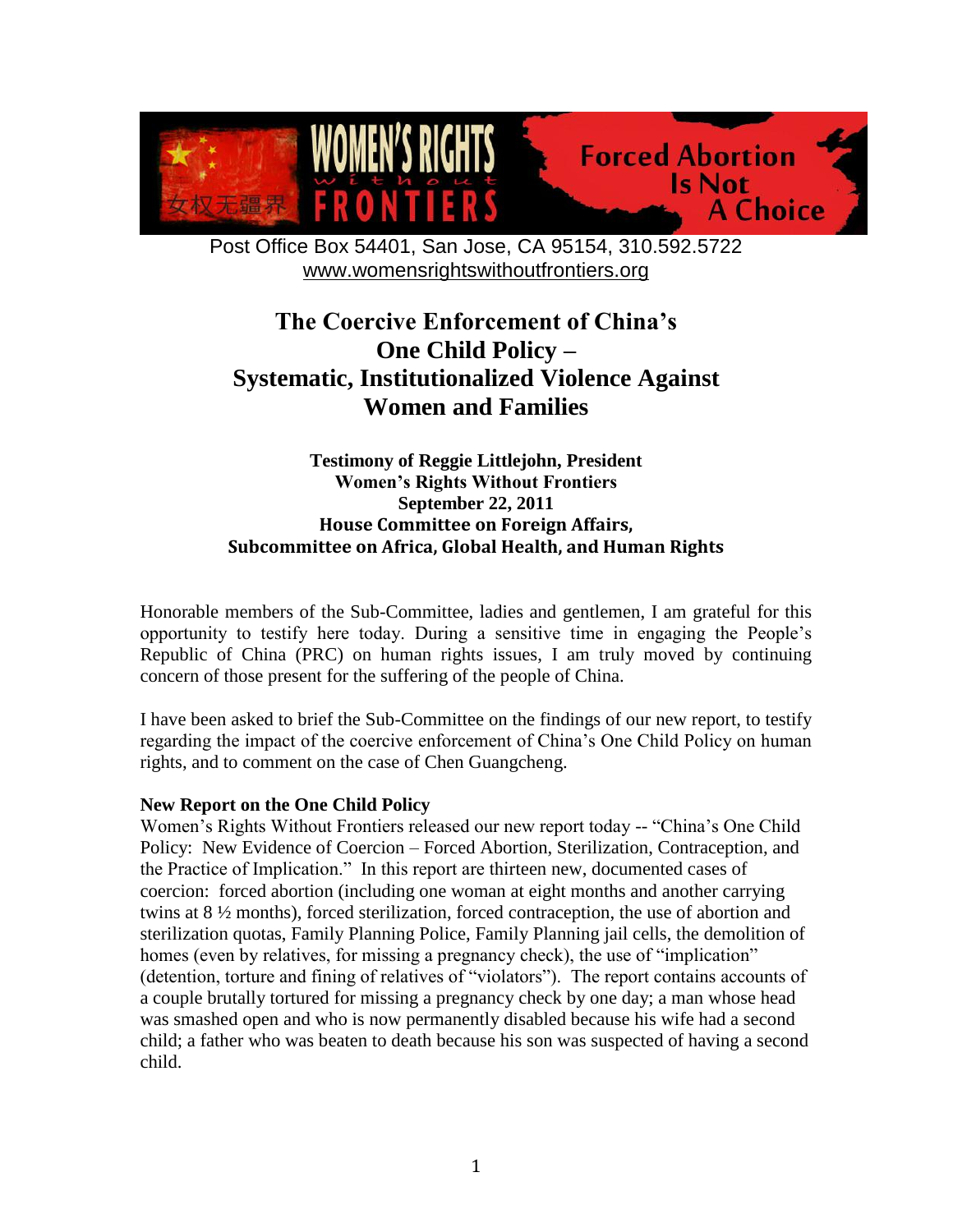We have chosen to release the names of the perpetrators of these Crimes Against Humanity, so that they can be held accountable before the world. This report contains dozens of their names, as well as details of their crimes.

The "China Democracy Promotion Act of 2011," if passed, would enable the President to deny entry into the U.S. for Chinese nationals, such as these, who have "committed human rights abuses" against people in China, including anyone who "has participated in the imposition of . . . China"s coercive birth limitation policy."

## **Human Rights Violations**

In addition to forced abortion, gendercide, and female suicide, China"s One Child Policy gives rise to several other serious human rights violations:

**Human Trafficking and Sexual Slavery.** Because of abortion, abandonment, and infanticide of baby girls, there are an estimated 37 million Chinese men who will never marry because they cannot find wives. This gender imbalance is a powerful, driving force behind trafficking in women and sexual slavery from nations surrounding China. According to the 2011 Trafficking in Person (TIP) Report, China is on the Tier 2 Watch List: a source, destination and transit country for trafficked people. "Women and children from neighboring countries including Burma, Vietnam, Laos, Mongolia, Russia, and North Korea, and from locations as far as Romania and Zimbabwe are reportedly trafficked to China for commercial sexual exploitation and forced labor."<sup>i</sup>

Women"s Rights Without Frontiers has a petition against forced abortion and sexual slavery in China. We now have more than 9,000 signatures from 80 nations around the world – a truly international outcry. $i$ 

**Infanticide.** Last year, crematorium workers in Guangdong Province found an infant crying in a "medical waste" receptacle on its way to being cremated, reported Xinhua, China"s official news agency. The crematorium workers immediately sent the infant back to the hospital. Later that day, the hospital sent the infant back to the crematorium, dead. The hospital offered no explanation of the cause of death.<sup>iii</sup>

In a separate incident, Xinhua reported that 21 bodies of fetuses and babies were found discarded in a river in East China. Xinhua News stated, "the bodies may have been dumped by cleaners from local hospitals after abortions and induced labor. Such dead bodies are treated as "medical waste" by hospitals."iv

**Forced Sterilization.** As in Case One of our new report, women are literally dragged off the street, strapped down to tables and forcibly sterilized. According to the London Times, Family Planning Authorities detained 1300 people in a campaign to sterilize nearly 10,000 people in Puning City, Guandong Province.<sup>v</sup>

The twenty-day campaign, launched April 7, 2010, aimed to achieve 9,559 sterilizations. "A doctor in Daba village said that his team was working flat out, beginning sterilizations every day at 8 am and working straight through until 4 am the following day." What's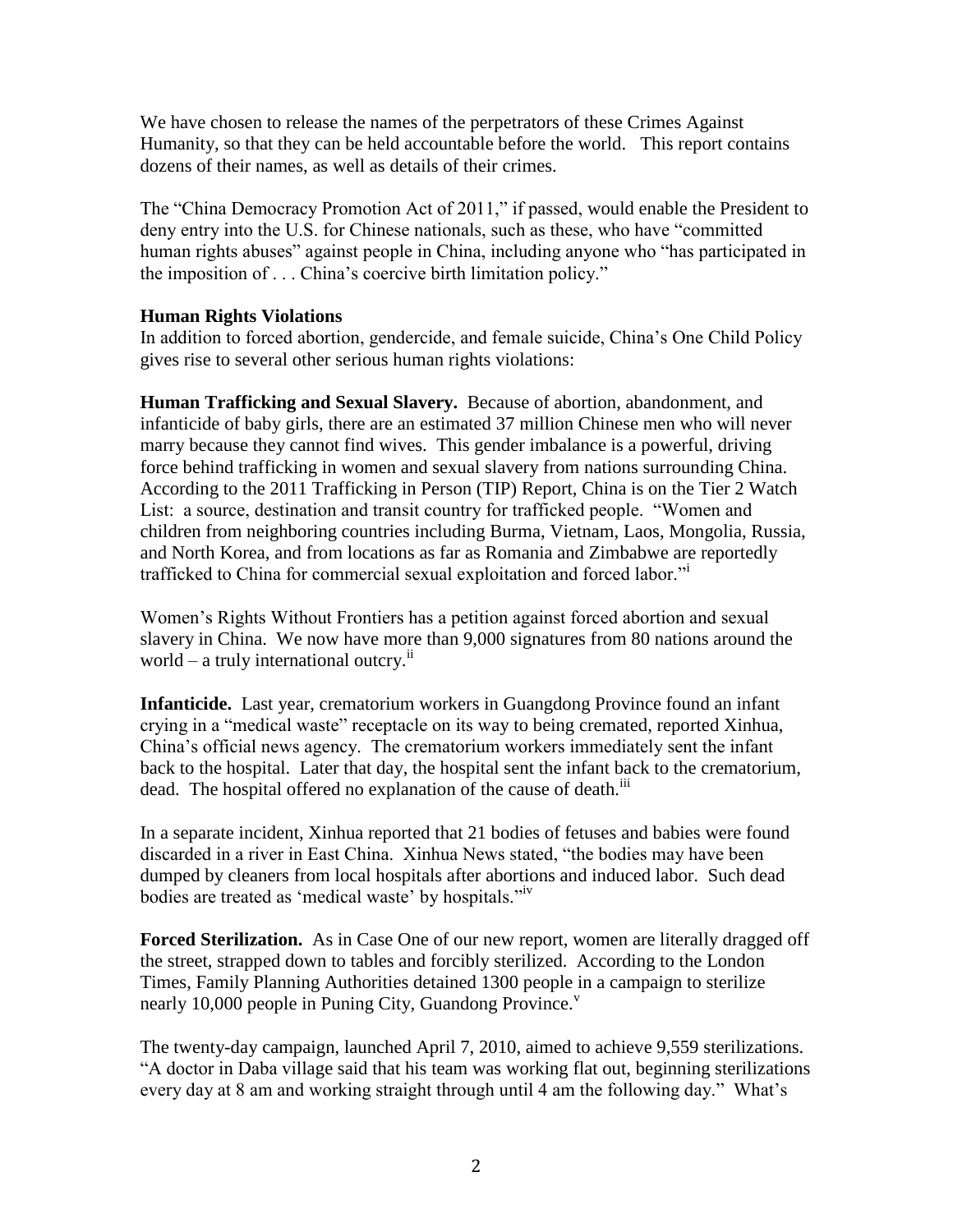the hurry? Officials in Puning may fail in their bid for promotion to a second tier county "if they cannot meet all quotas," according to The London Times.

**"Implication."** Case Six of WRWF"s new report describes the practice of "Implication," which means that if anyone breaks the family planning policy, their entire extended family is held responsible. Parents, grandparents, siblings, aunts and uncles, cousins, nieces and nephews can be detained, fined and tortured. In an area of Fujian Province in 2008, members of the extended family of a Family Planning "violator" were seized and forced to attend a "Family Planning Learning Class," where they were tortured and then charged "tuition."

**Violence Against Men.** The practice of implication causes violence not only against women, but also against men. Case Seven of our report gives the account of a couple with a second child in Henan Province. Family planning police smashed the father in the head with a bottle. He is now permanently disabled. In Case Twelve, in Jiangsu Province, Family Planning Officials beat a farmer to death because his son was suspected of having an extra child. Recently, in Linyi County, Shandong Province, near where Chen Guangcheng lives, a Family Planning Official murdered a man. They had come to seize his sister for a forced sterilization. Failing to find her, they started to beat their father. When the man defended his father, one of the Officials plunged a knife in his heart, and he died. $\overline{v}$ 

Most often, Family Planning Officials are not prosecuted for their crimes, but act with impunity. The spirit of the Red Guard lives on in the Family Planning Police.

Despite overwhelming evidence to the contrary, vii in January of this year, President Hu Jintao denied to Rep. Ileana Ros-Lehtinen that China has a forced abortion policy.<sup>viii</sup> Moreover, China has stated that it will continue its One Child Policy for "decades" to come. ix

## **Chen Guangcheng**

Blind activist Chen Guangcheng was arrested in 2006 for helping to expose the Chinese government"s use of forced sterilization and abortions to enforce its "One Child Policy." He amassed evidence that 130,000 forced abortions and involuntary sterilizations were performed on women in Linyi County, Shandong Province in a single year. *Time Magazine* named him one of "2006"s Top 100 People Who Shape Our World" and he was given the 2007 Magsaysay award, known as Asia"s Nobel Prize.

Chen spent four years, three months in prison. His defense lawyers were detained on the eve of trial. After his September 2010 release, he continues to serve a sentence of home detention. Both in prison and under house arrest, Chen experienced mistreatment and beatings. He suffers from a chronic, debilitating intestinal illness for which he has been denied treatment.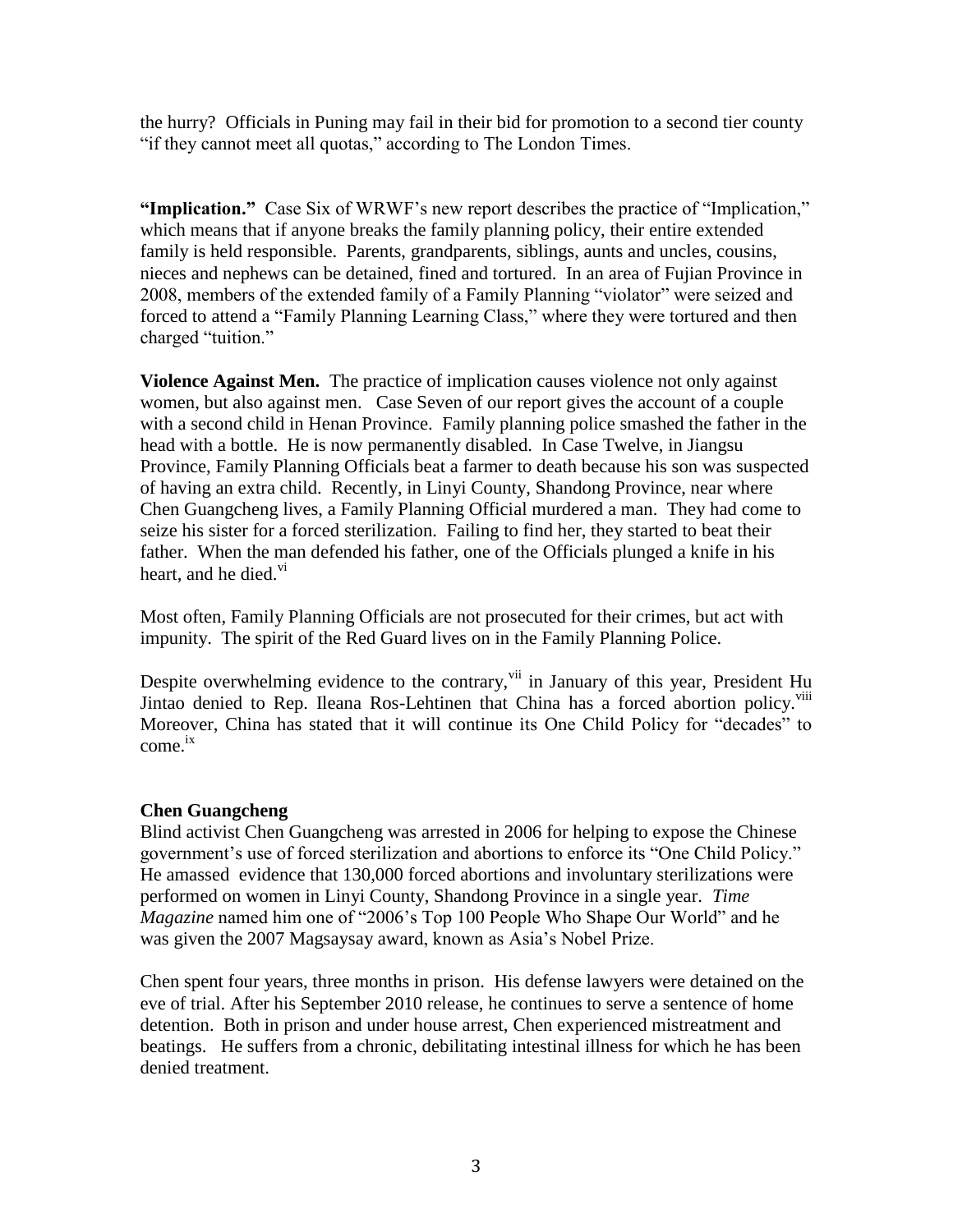According to a February, 2011 video testimony provided by Chen smuggled out of China, 66 security police surround his home constantly. He and his wife are not allowed sufficient food and are isolated from all outside contact. No one can enter or leave their home, except officials, who can enter at any time, without notice.

After the video's release, Chen and his wife were severely beaten, $^x$  and lawyers who organized to help him were detained, beaten, and disappeared, including prominent lawyers Jiang Tianyong and Teng Biao. Foreign journalists who tried to visit Chen have been physically barred from entering his village. A CNN report showed unidentified security officers pushing a journalist and throwing rocks at him to prevent him from entering Chen"s village.

The letter written by Chen"s wife on June 15, 2011 indicates the need for urgent and immediate action to help Chen Guancheng and his wife Yuan Wejing.

We have received evidence that blind activist Chen Guangcheng's health is in serious jeopardy because of repeated beatings and the malnutrition he suffers in house detention. According to a letter written by Chen"s wife, and smuggled out of China, Chen faces constant physical and psychological abuse, does not get sufficient food or nourishment, and is denied proper medical treatment. Foreign journalists have been forcibly denied access to him and lawyers who tried to help Chen were beaten and detained in February  $2011.^{\text{xi}}$ 

Chen and his family will be transferred to a small prison built specifically for them, according to a Radio Free Asia report.<sup>xii</sup>

Activist He Peirong stated that the couple will be forcibly removed from their home and transferred to a building "which basically amounts to a jail" so that authorities can "keep tighter controls on them." Their young son, living with relatives, was reportedly stripsearched leaving the family home.

Just in the past week, a couple of human rights campaigners seeking to see Chen were beaten and detained.<sup>xiii</sup> Earlier this month, police detained Chen's brother, who was meeting with activists.<sup>xiv</sup> Chen's six year old daughter was denied the right to an education.<sup>xv</sup>

Women"s Rights Without Frontiers and the China Aid Association are spearheading an international effort to free Chen Guangcheng. Thus far, we have collected 5161 signatures from  $28$  countries.<sup> $xvi$ </sup>

WRWF congratulates Rep. Chris Smith on his successful sponsorship last July of an amendment to the State Department Appropriation Bill, in support of Chen Guangcheng and his family. This amendment, which passed unanimously, urges the Chinese government to stop harassing the Chen family, to release them from house arrest, and to arrange for immediate medical treatment. It further urges the Obama administration to arrange diplomatic visits to the Chen family. Beyond this, it highlights the tragedy of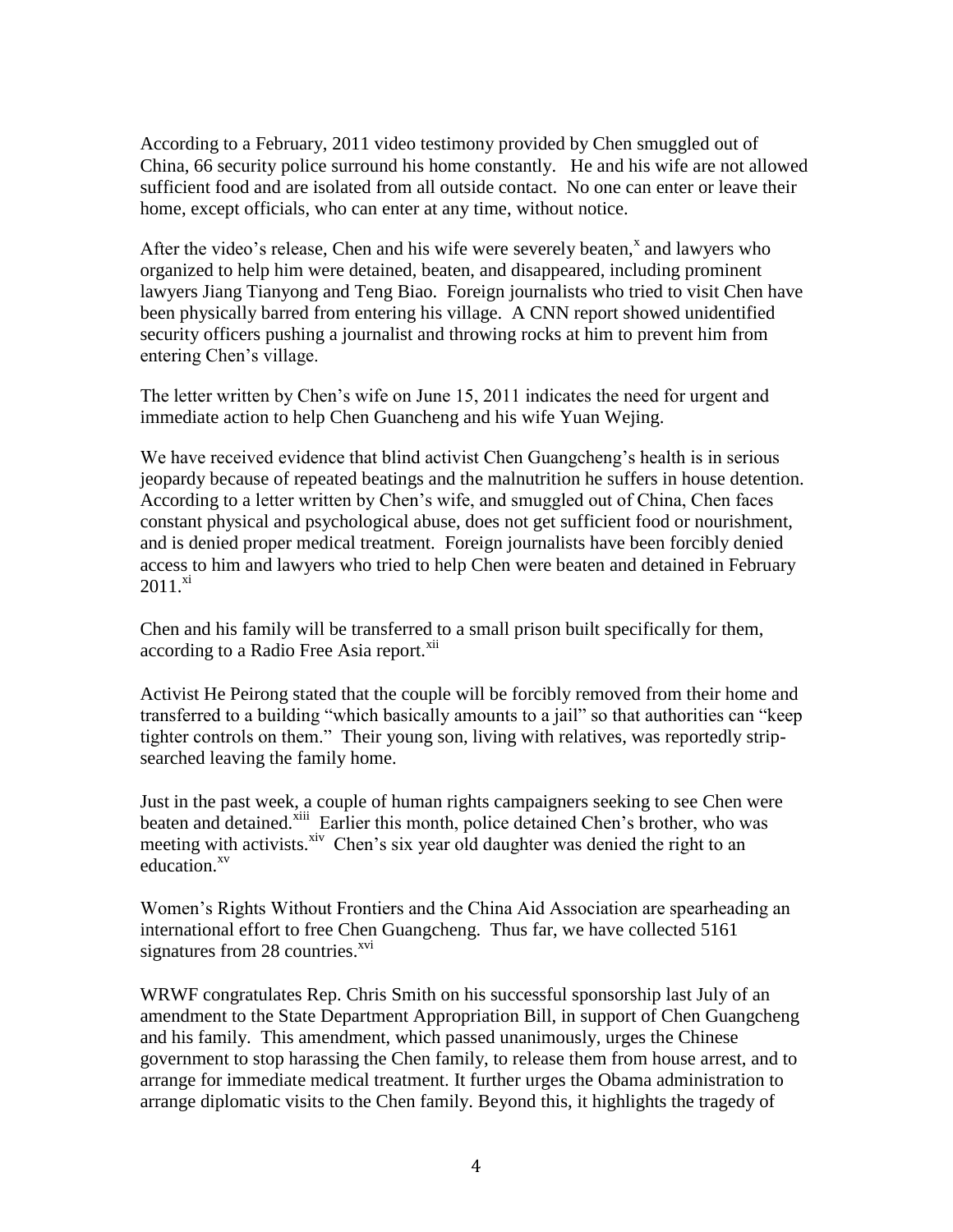forced abortion and coercive family planning in China. This amendment comes just in time, as Chen's health is frail and deteriorating rapidly. $^{xvii}$ 

## **Conclusion**

In China, a woman's body is not her own. It belongs to the state. A woman's womb is the most intimate part of her body – physically, emotionally and spiritually. For the Chinese Communist Party to act as "womb police" and crush the life inside her is a heinous crime against humanity.

 $\overline{a}$ <sup>i</sup> Trafficking in Persons Report, Released 6/27/11 <http://www.state.gov/g/tip/rls/tiprpt/2011/164231.htm>

 $\frac{1}{10}$  To view WRWF's online petition to end forced abortion an sexual slavery in China, click here: [http://www.womensrightswithoutfrontiers.org/index.php?nav=sign\\_our\\_petition](http://www.womensrightswithoutfrontiers.org/index.php?nav=sign_our_petition)

iii "Aborted Baby Cries Before Cremation," Australian Women Online, 6/3/10 <http://www.australianwomenonline.com/forced-abortion-and-sterlisation-in-china/>

iv Two Detained as Baby Bodies Wash Ashore in China River. [http://www.nypost.com/p/news/international/baby\\_bodies\\_wash\\_ashore\\_in\\_china\\_qA5DSSYsQTYQ2JQc](http://www.nypost.com/p/news/international/baby_bodies_wash_ashore_in_china_qA5DSSYsQTYQ2JQcA7Ad3M) [A7Ad3M](http://www.nypost.com/p/news/international/baby_bodies_wash_ashore_in_china_qA5DSSYsQTYQ2JQcA7Ad3M)

<sup>v</sup> China"s Forced Sterilization Campaign is a Crime Against Humanity. 5/4/10 <http://www.theepochtimes.com/n2/content/view/34698/>

vi "Family Planning Official Stabs Man to Death," 4/5/11 <http://www.womensrightswithoutfrontiers.org/blog/?p=147>

vii Appalling Youtube Video, China: Forced Abortion at Eight Months, 10/20/10, <http://www.youtube.com/watch?v=xIyenQ-njlQ>

viii Hu Denies Forced Abortions: US Lawmaker (AFPP), 1/20/11 [http://www.google.com/hostednews/afp/article/ALeqM5j3Mh3tnXMcd0WNe](http://www.google.com/hostednews/afp/article/ALeqM5j3Mh3tnXMcd0WNe-hRScjwTSjTdg?docId=CNG.0dd9bfe0c5ee86343c03c93188764bfa.b61)[hRScjwTSjTdg?docId=CNG.0dd9bfe0c5ee86343c03c93188764bfa.b61](http://www.google.com/hostednews/afp/article/ALeqM5j3Mh3tnXMcd0WNe-hRScjwTSjTdg?docId=CNG.0dd9bfe0c5ee86343c03c93188764bfa.b61)

 $\frac{1}{10}$  State Media: China to Stick with One Child Policy, USA Today, 9/27/10 [http://www.usatoday.com/news/world/2010-09-27-china-one-child-policy\\_N.htm](http://www.usatoday.com/news/world/2010-09-27-china-one-child-policy_N.htm)

<sup>x</sup> Letter Alleges Beating of Chinese Activist and Wife, 6/18/11 <http://www.nytimes.com/2011/06/18/world/asia/18china.html>

 $\chi$ <sup>xi</sup> A copy of the original letter in Mandarin can be obtained by emailing ChinaAid at [bobfu@chinaaid.org](mailto:bobfu@chinaaid.org) or by calling 267.205.5210. An English translation can be found here: <http://www.womensrightswithoutfrontiers.org/index.php?nav=yuan-weijing> Here is a three minute video calling for urgent action: Free Chen Guangcheng!<http://www.youtube.com/watch?v=OpVJidDqVJo>

xii See, "Jail" Built for Activist, Family, 8/30/11 <http://www.rfa.org/english/news/china/jail-08302011123544.html>

xiii "Chen Supporters Attacked," 9/19/11 <http://www.rfa.org/english/news/china/attacked-09192011123000.html>